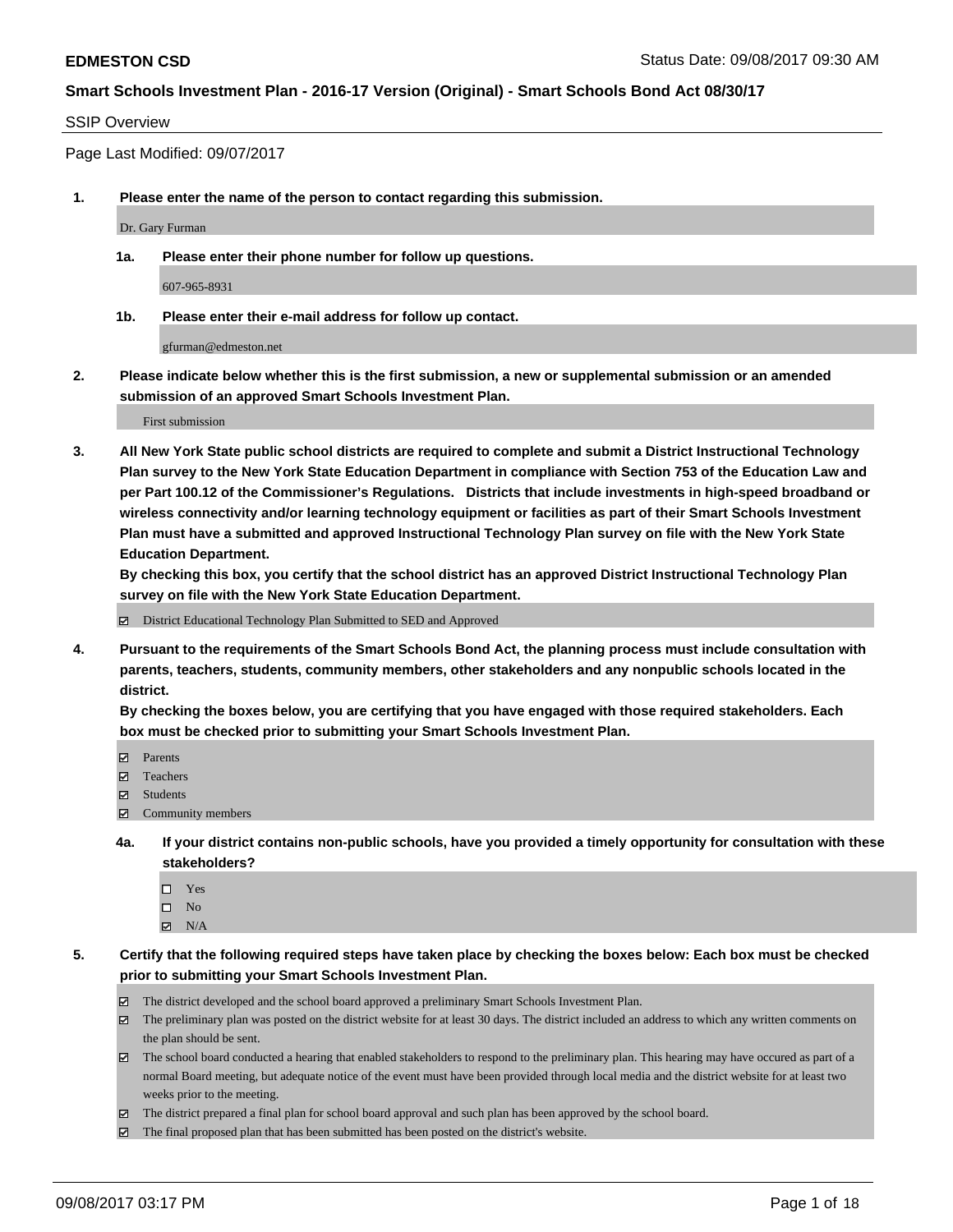SSIP Overview

Page Last Modified: 09/07/2017

**5a. Please upload the proposed Smart Schools Investment Plan (SSIP) that was posted on the district's website, along with any supporting materials. Note that this should be different than your recently submitted Educational Technology Survey. The Final SSIP, as approved by the School Board, should also be posted on the website and remain there during the course of the projects contained therein.**

smart\_schools\_investment\_proposal.pdf

**5b. Enter the webpage address where the final Smart Schools Investment Plan is posted. The Plan should remain posted for the life of the included projects.**

http://www.edmestoncentralschool.net/district-plans

**6. Please enter an estimate of the total number of students and staff that will benefit from this Smart Schools Investment Plan based on the cumulative projects submitted to date.**

500

**7. An LEA/School District may partner with one or more other LEA/School Districts to form a consortium to pool Smart Schools Bond Act funds for a project that meets all other Smart School Bond Act requirements. Each school district participating in the consortium will need to file an approved Smart Schools Investment Plan for the project and submit a signed Memorandum of Understanding that sets forth the details of the consortium including the roles of each respective district.**

 $\Box$  The district plans to participate in a consortium to partner with other school district(s) to implement a Smart Schools project.

**8. Please enter the name and 6-digit SED Code for each LEA/School District participating in the Consortium.**

| <b>Partner LEA/District</b> | <b>ISED BEDS Code</b> |
|-----------------------------|-----------------------|
| (No Response)               | (No Response)         |

**9. Please upload a signed Memorandum of Understanding with all of the participating Consortium partners.**

(No Response)

**10. Your district's Smart Schools Bond Act Allocation is:**

\$612,573

**11. Enter the budget sub-allocations by category that you are submitting for approval at this time. If you are not budgeting SSBA funds for a category, please enter 0 (zero.) If the value entered is \$0, you will not be required to complete that survey question.**

|                                       | Sub-        |
|---------------------------------------|-------------|
|                                       | Allocations |
| <b>School Connectivity</b>            | 365,000     |
| Connectivity Projects for Communities | $\mathbf 0$ |
| <b>Classroom Technology</b>           | 65,000      |
| Pre-Kindergarten Classrooms           | $\mathbf 0$ |
| Replace Transportable Classrooms      | 0           |
| <b>High-Tech Security Features</b>    | 178,350     |
| Totals:                               | 608,350     |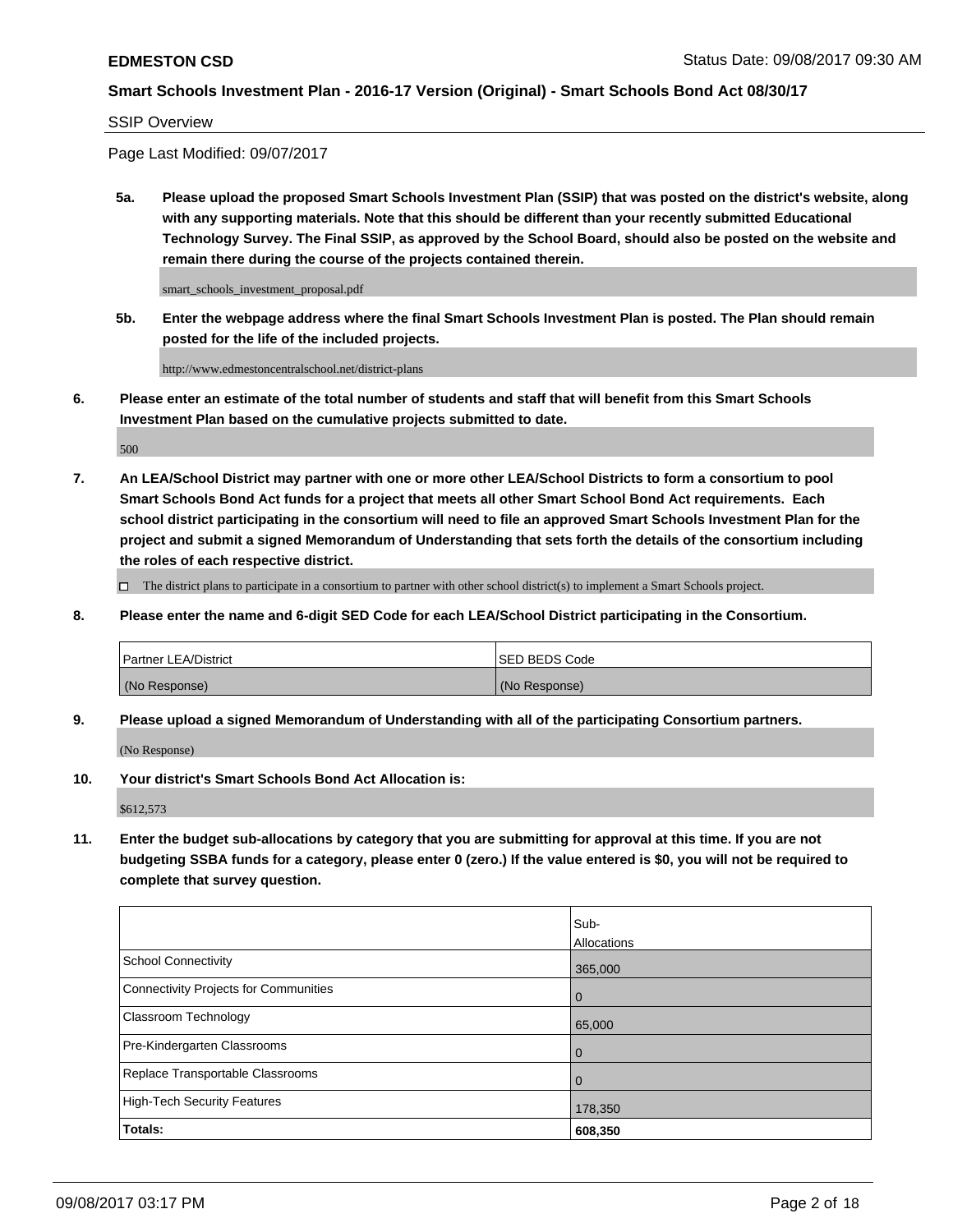### School Connectivity

Page Last Modified: 09/07/2017

- **1. In order for students and faculty to receive the maximum benefit from the technology made available under the Smart Schools Bond Act, their school buildings must possess sufficient connectivity infrastructure to ensure that devices can be used during the school day. Smart Schools Investment Plans must demonstrate that:**
	- **sufficient infrastructure that meets the Federal Communications Commission's 100 Mbps per 1,000 students standard currently exists in the buildings where new devices will be deployed, or**
	- **is a planned use of a portion of Smart Schools Bond Act funds, or**
	- **is under development through another funding source.**

**Smart Schools Bond Act funds used for technology infrastructure or classroom technology investments must increase the number of school buildings that meet or exceed the minimum speed standard of 100 Mbps per 1,000 students and staff within 12 months. This standard may be met on either a contracted 24/7 firm service or a "burstable" capability. If the standard is met under the burstable criteria, it must be:**

**1. Specifically codified in a service contract with a provider, and**

**2. Guaranteed to be available to all students and devices as needed, particularly during periods of high demand, such as computer-based testing (CBT) periods.**

**Please describe how your district already meets or is planning to meet this standard within 12 months of plan submission.**

At this time our district already meets/or exceeds the FCC minimum standard.

**1a. If a district believes that it will be impossible to meet this standard within 12 months, it may apply for a waiver of this requirement, as described on the Smart Schools website. The waiver must be filed and approved by SED prior to submitting this survey.**

#### **2. Connectivity Speed Calculator (Required)**

|                  | Number of<br><b>Students</b> | Multiply by<br>100 Kbps | Divide by 1000   Current Speed<br>to Convert to<br>Required<br>Speed in Mb | lin Mb | <b>Expected</b><br>Speed to be<br>Attained Within Required<br>12 Months | <b>Expected Date</b><br>When<br>Speed Will be<br><b>Met</b> |
|------------------|------------------------------|-------------------------|----------------------------------------------------------------------------|--------|-------------------------------------------------------------------------|-------------------------------------------------------------|
| Calculated Speed | 431                          | 43.100                  | 43.1                                                                       | 1000   | 1000                                                                    | N/A                                                         |

## **3. Describe how you intend to use Smart Schools Bond Act funds for high-speed broadband and/or wireless connectivity projects in school buildings.**

Our district plans to use the SSBA funds to install an internal wireless controller and any associated infrastructure that is deemed necessary by our engineers and architects. We will replace aging equipment, enhance network backbone, and install energy efficient switches.

 $\Box$  By checking this box, you are certifying that the school district has an approved waiver of this requirement on file with the New York State Education Department.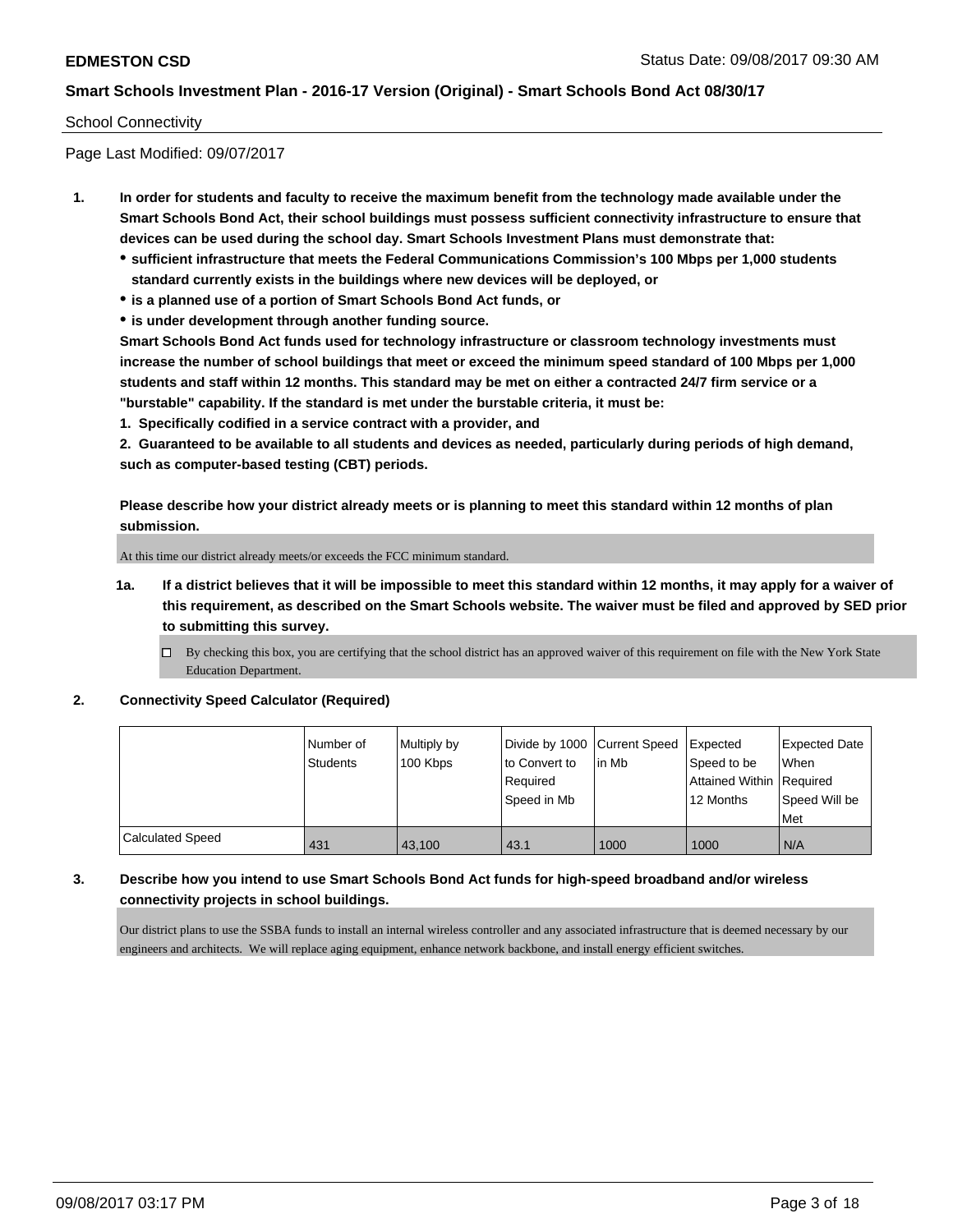#### School Connectivity

Page Last Modified: 09/07/2017

**4. Describe the linkage between the district's District Instructional Technology Plan and the proposed projects. (There should be a link between your response to this question and your response to Question 1 in Part E. Curriculum and Instruction "What are the district's plans to use digital connectivity and technology to improve teaching and learning?)**

The upgrade of this equipment will ensure that students and staff are able to access curriculum and instructional materials through the use of technology. The changes in our world have introduced an urgent need to teach students skills that transcend across all curricular areas. The 21st century classroom will ensure that technology is an integral and ubiquitous part of a flexible and relevant environment. Students will be challenged to use technology and information resources responsibly and to think critically and creatively to solve problems effectively and efficiently. Technology in education is a teaching and learning tool, that when used effectively, will support and help transform how we interact, produce and seek personal growth and enjoyment. We expect effective, competent, and purposeful use of technology by administrators, teachers, and students to establish seamless integration of technology on a daily basis throughout the curriculum and extracurricular activities.

Our district plans to:

- 1. Increase engagement and learning with the use of technology.
- 2. Use technology to support differentiation of learning.
- 3. Active participation and contributions to the learning process with the use of technology.
- 4. Enhance project and inquiry based learning experiences with the use of technology.
- 5. Broaden collaboration opportunities both locally and globally through the use of technology.

 6. 21st century communication requires fluency in the use of technology.The proposed projects will provide infrastructure so all students will have access to technology.

The proposed projects will provide infrastructure that supports our goals as well as the tools to connect the students and allow them to share, discuss, and collaborate on work. Interactive white boards will enable teachers to provide students with hands on practice in various learning activities and enable them to work on three dimensional models. Projects will provide tools to encourage connections beyond the classroom with experts in various fields, museums and other cultural institutes, and students from around the world. Students with disabilities will be able to practice content and technology skills with programs and hardware designed to meet their needs and enable them to make full use of technology and information resources.

**5. If the district wishes to have students and staff access the Internet from wireless devices within the school building, or in close proximity to it, it must first ensure that it has a robust Wi-Fi network in place that has sufficient bandwidth to meet user demand.**

**Please describe how you have quantified this demand and how you plan to meet this demand.**

User demand has been determined by our technology consultant, Priority One. The addition of more wireless access points will ensure that this demand will continue to be met.

**6. As indicated on Page 5 of the guidance, the Office of Facilities Planning will have to conduct a preliminary review of all capital projects, including connectivity projects. Please indicate on a separate row each project number given to you by the Office of Facilities Planning.**

| <b>Project Number</b> |  |  |
|-----------------------|--|--|
|                       |  |  |
| 47-05-01-04-7-999-001 |  |  |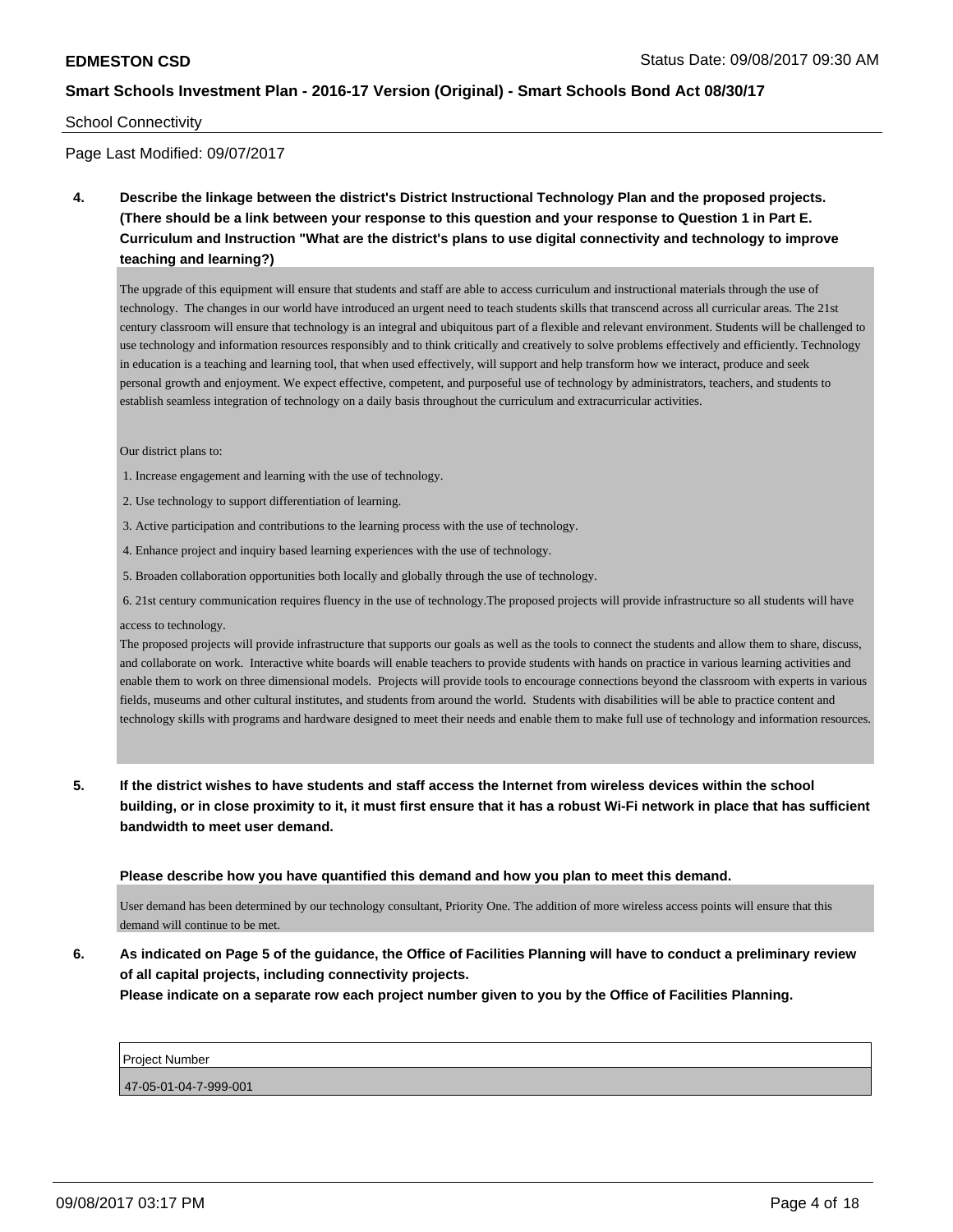### School Connectivity

Page Last Modified: 09/07/2017

**7. Certain high-tech security and connectivity infrastructure projects may be eligible for an expedited review process as determined by the Office of Facilities Planning.**

**Was your project deemed eligible for streamlined review?**

No

**8. Include the name and license number of the architect or engineer of record.**

| <sup>'</sup> Name      | License Number |
|------------------------|----------------|
| King & King Architects | 15925          |

**9. If you are submitting an allocation for School Connectivity complete this table. Note that the calculated Total at the bottom of the table must equal the Total allocation for this category that you entered in the SSIP Overview overall budget.** 

|                                                   | lSub-             |
|---------------------------------------------------|-------------------|
|                                                   | <b>Allocation</b> |
| Network/Access Costs                              | 233,000           |
| Outside Plant Costs                               | (No Response)     |
| <b>School Internal Connections and Components</b> | 132,000           |
| <b>Professional Services</b>                      | (No Response)     |
| Testing                                           | (No Response)     |
| <b>Other Upfront Costs</b>                        | (No Response)     |
| <b>Other Costs</b>                                | (No Response)     |
| Totals:                                           | 365,000           |

**10. Please detail the type, quantity, per unit cost and total cost of the eligible items under each sub-category. This is especially important for any expenditures listed under the "Other" category. All expenditures must be eligible for tax-exempt financing to be reimbursed through the SSBA. Sufficient detail must be provided so that we can verify this is the case. If you have any questions, please contact us directly through smartschools@nysed.gov. NOTE: Wireless Access Points should be included in this category, not under Classroom Educational Technology, except those that will be loaned/purchased for nonpublic schools.**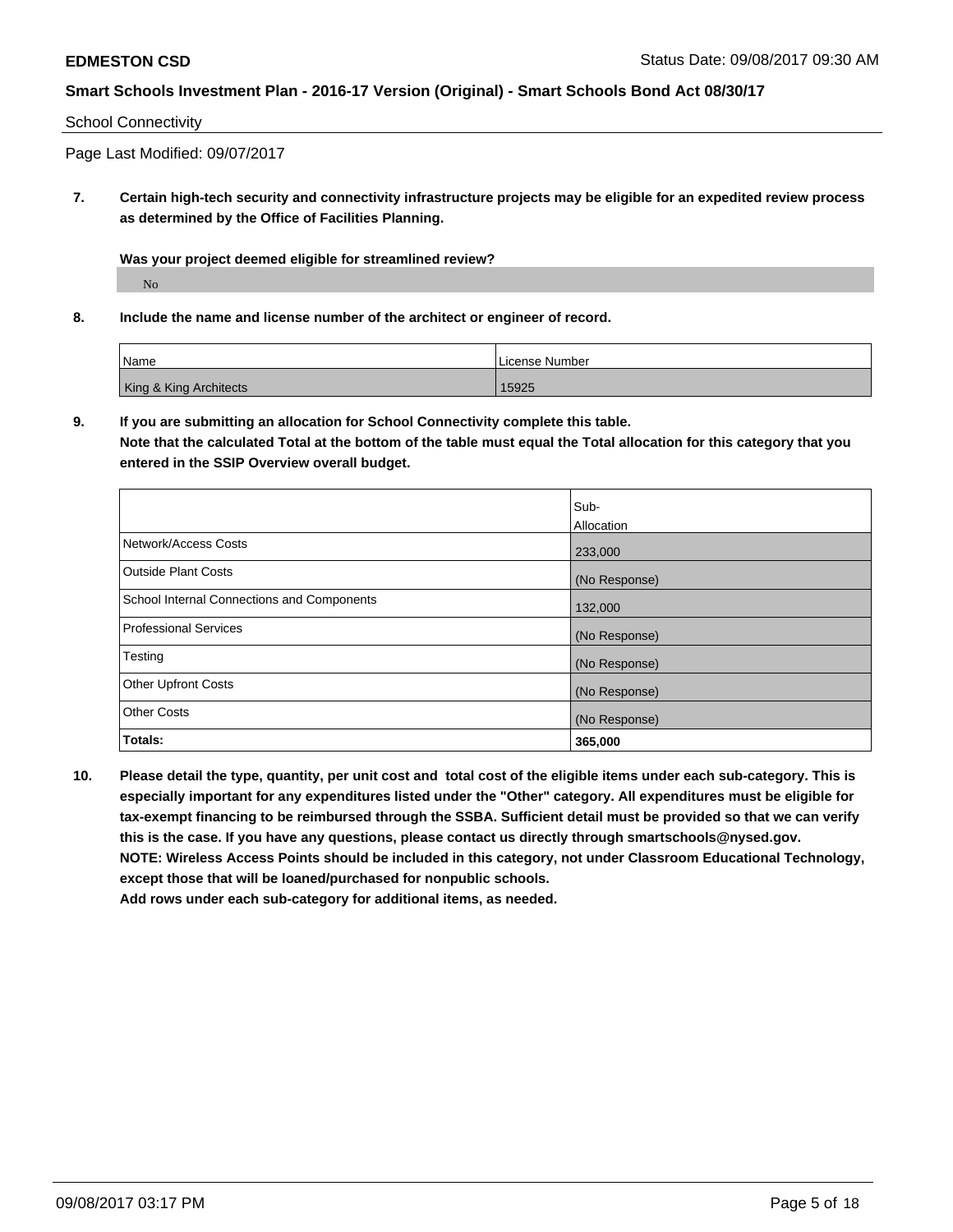# School Connectivity

| Select the allowable expenditure | Item to be purchased                     | Quantity       | Cost per Item  | <b>Total Cost</b> |
|----------------------------------|------------------------------------------|----------------|----------------|-------------------|
| type.                            |                                          |                |                |                   |
| Repeat to add another item under |                                          |                |                |                   |
| each type.                       |                                          |                |                |                   |
| Network/Access Costs             | <b>Wireless Access Points</b>            | 84             | 750            | 63,000            |
| Connections/Components           | Wireless Network Cabling and             | 20,000         | $\overline{4}$ | 80,000            |
|                                  | <b>Terminations</b>                      |                |                |                   |
| Network/Access Costs             | <b>Wireless Network Switches</b>         | $\overline{4}$ | 5,000          | 20,000            |
| <b>Connections/Components</b>    | Data Network Cabling Upgrades            | 8,000          | $\overline{4}$ | 32,000            |
| Network/Access Costs             | Data Network Server Upgrades             | $\overline{2}$ | 30,000         | 60,000            |
| Network/Access Costs             | Data Network Switch Upgrades             | $\overline{4}$ | 5,000          | 20,000            |
| Network/Access Costs             | <b>Branch Circulating/Power Upgrades</b> | 10,000         |                | 70,000            |
| Connections/Components           | Upgrade Fiber Optic Backbone             | 4.000          | 5              | 20,000            |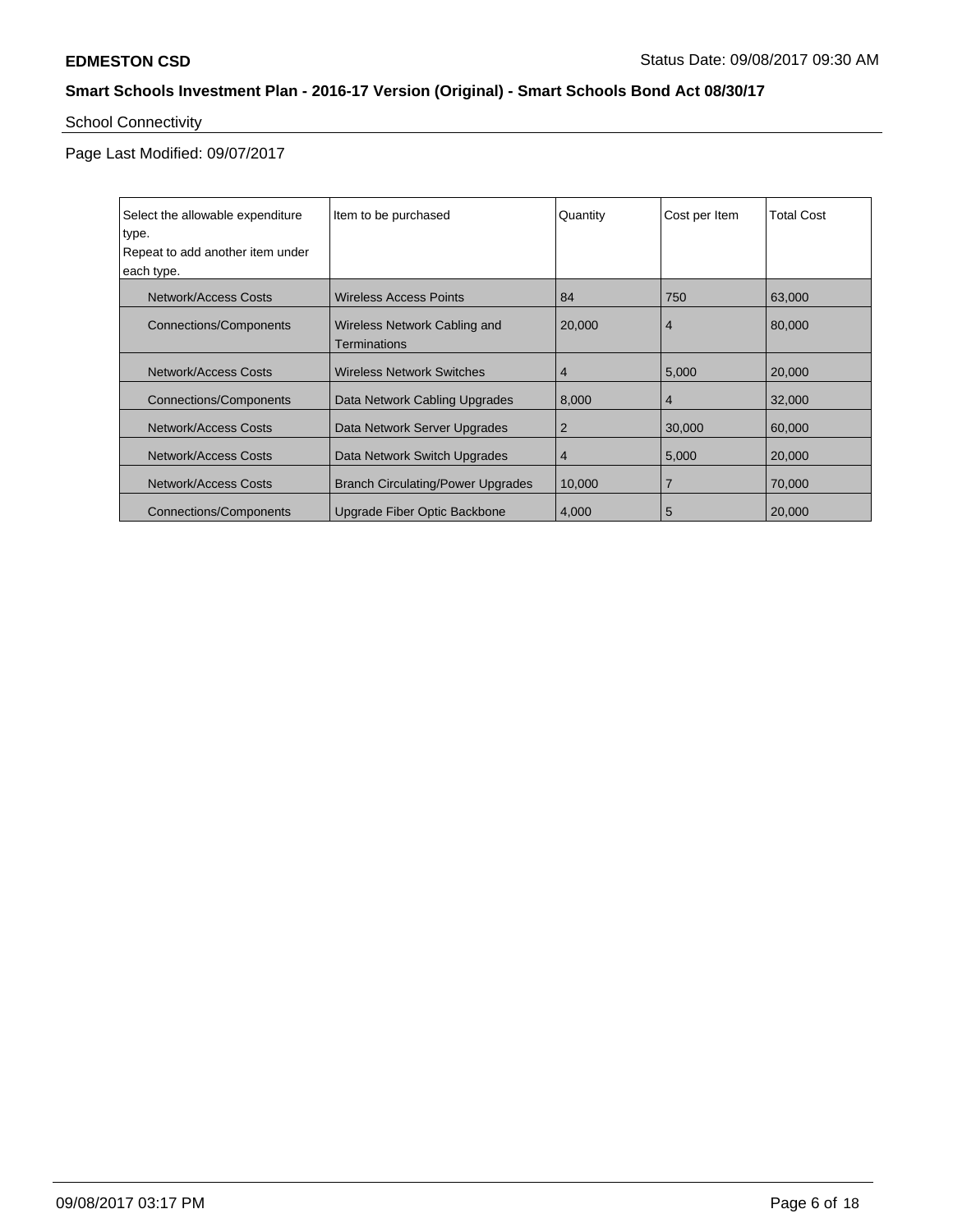Community Connectivity (Broadband and Wireless)

Page Last Modified: 09/07/2017

**1. Describe how you intend to use Smart Schools Bond Act funds for high-speed broadband and/or wireless connectivity projects in the community.**

(No Response)

**2. Please describe how the proposed project(s) will promote student achievement and increase student and/or staff access to the Internet in a manner that enhances student learning and/or instruction outside of the school day and/or school building.**

(No Response)

**3. Community connectivity projects must comply with all the necessary local building codes and regulations (building and related permits are not required prior to plan submission).**

 $\Box$  I certify that we will comply with all the necessary local building codes and regulations.

**4. Please describe the physical location of the proposed investment.**

(No Response)

**5. Please provide the initial list of partners participating in the Community Connectivity Broadband Project, along with their Federal Tax Identification (Employer Identification) number.**

| <b>Project Partners</b> | l Federal ID # |
|-------------------------|----------------|
| (No Response)           | (No Response)  |

**6. If you are submitting an allocation for Community Connectivity, complete this table. Note that the calculated Total at the bottom of the table must equal the Total allocation for this category that you entered in the SSIP Overview overall budget.**

|                                    | Sub-Allocation |
|------------------------------------|----------------|
| Network/Access Costs               | (No Response)  |
| <b>Outside Plant Costs</b>         | (No Response)  |
| <b>Tower Costs</b>                 | (No Response)  |
| <b>Customer Premises Equipment</b> | (No Response)  |
| <b>Professional Services</b>       | (No Response)  |
| Testing                            | (No Response)  |
| <b>Other Upfront Costs</b>         | (No Response)  |
| <b>Other Costs</b>                 | (No Response)  |
| Totals:                            | 0              |

**7. Please detail the type, quantity, per unit cost and total cost of the eligible items under each sub-category. This is especially important for any expenditures listed under the "Other" category. All expenditures must be capital-bond eligible to be reimbursed through the SSBA. If you have any questions, please contact us directly through smartschools@nysed.gov.**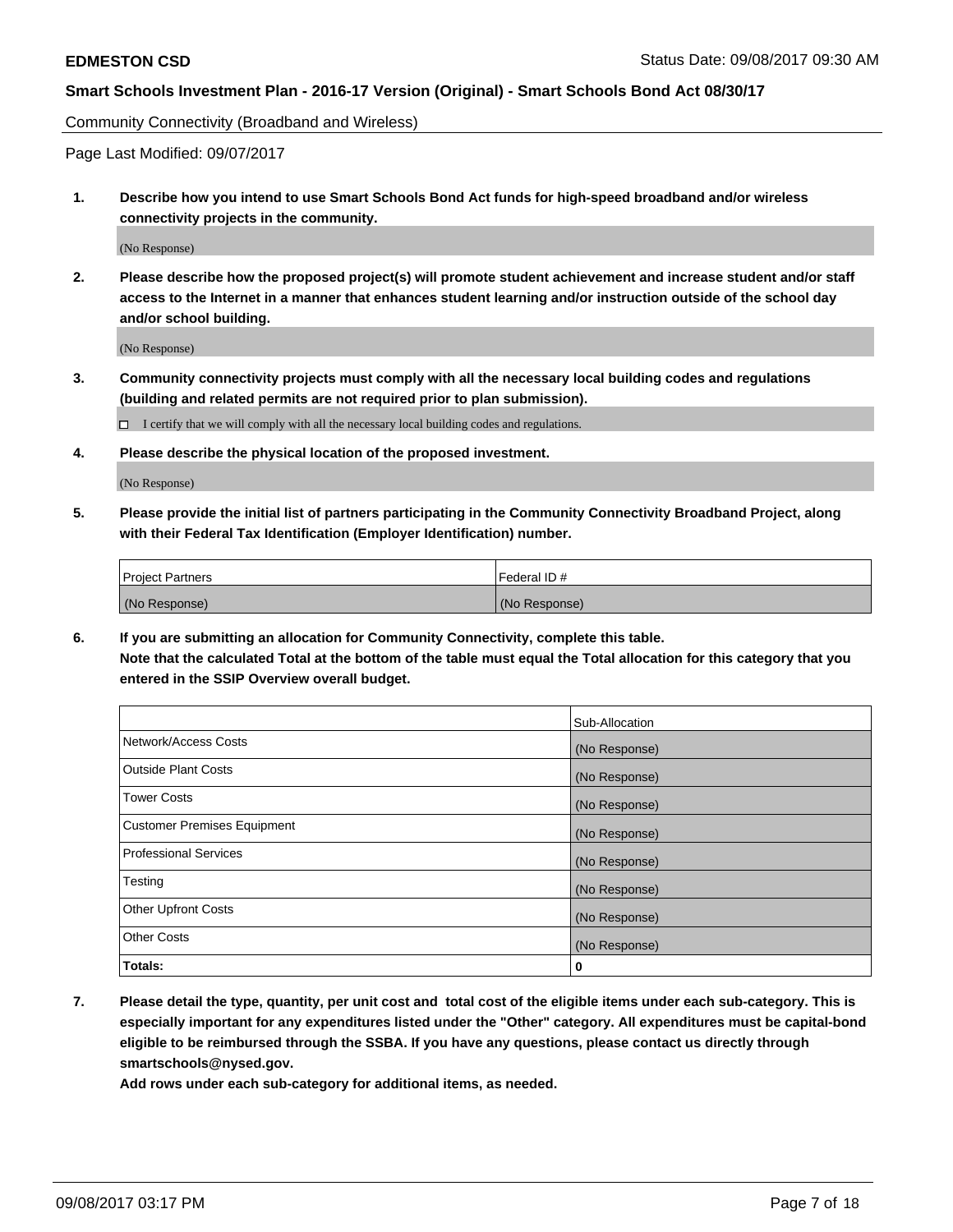Community Connectivity (Broadband and Wireless)

| Select the allowable expenditure<br>type.<br>Repeat to add another item under | Item to be purchased | Quantity      | Cost per Item | <b>Total Cost</b> |
|-------------------------------------------------------------------------------|----------------------|---------------|---------------|-------------------|
| each type.                                                                    |                      |               |               |                   |
| (No Response)                                                                 | (No Response)        | (No Response) | (No Response) | (No Response)     |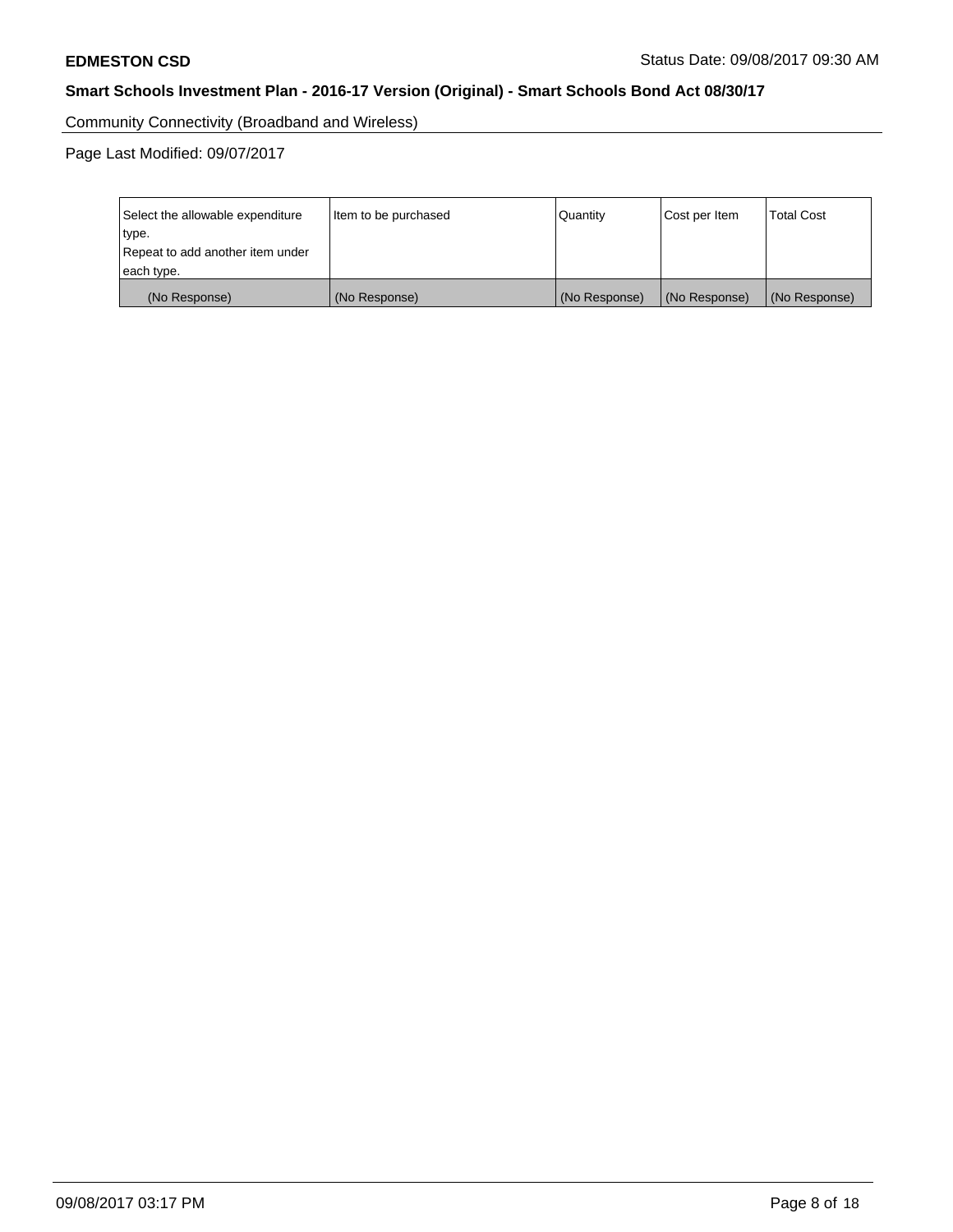## Classroom Learning Technology

Page Last Modified: 09/07/2017

**1. In order for students and faculty to receive the maximum benefit from the technology made available under the Smart Schools Bond Act, their school buildings must possess sufficient connectivity infrastructure to ensure that devices can be used during the school day. Smart Schools Investment Plans must demonstrate that sufficient infrastructure that meets the Federal Communications Commission's 100 Mbps per 1,000 students standard currently exists in the buildings where new devices will be deployed, or is a planned use of a portion of Smart Schools Bond Act funds, or is under development through another funding source.**

**Smart Schools Bond Act funds used for technology infrastructure or classroom technology investments must increase the number of school buildings that meet or exceed the minimum speed standard of 100 Mbps per 1,000 students and staff within 12 months. This standard may be met on either a contracted 24/7 firm service or a "burstable" capability. If the standard is met under the burstable criteria, it must be:**

**1. Specifically codified in a service contract with a provider, and**

**2. Guaranteed to be available to all students and devices as needed, particularly during periods of high demand, such as computer-based testing (CBT) periods.**

**Please describe how your district already meets or is planning to meet this standard within 12 months of plan submission.**

The district currently exceeds the Federal Communications Commission minimum speed standard of 100 Mbps per 1,000 students with 1 Gbps for a student population of 430.

- **1a. If a district believes that it will be impossible to meet this standard within 12 months, it may apply for a waiver of this requirement, as described on the Smart Schools website. The waiver must be filed and approved by SED prior to submitting this survey.**
	- $\Box$  By checking this box, you are certifying that the school district has an approved waiver of this requirement on file with the New York State Education Department.

#### **2. Connectivity Speed Calculator (Required)**

|                         | l Number of<br><b>Students</b> | Multiply by<br>100 Kbps | Divide by 1000 Current Speed<br>to Convert to<br>Required<br>Speed in Mb | lin Mb | <b>Expected</b><br>Speed to be<br>Attained Within Required<br>12 Months | Expected Date<br>When<br>Speed Will be<br>Met |
|-------------------------|--------------------------------|-------------------------|--------------------------------------------------------------------------|--------|-------------------------------------------------------------------------|-----------------------------------------------|
| <b>Calculated Speed</b> | 431                            | 43.100                  | 43.1                                                                     | 1000   | 1000                                                                    | N/A                                           |

**3. If the district wishes to have students and staff access the Internet from wireless devices within the school building, or in close proximity to it, it must first ensure that it has a robust Wi-Fi network in place that has sufficient bandwidth to meet user demand.**

**Please describe how you have quantified this demand and how you plan to meet this demand.**

Currently our wireless network and infrastructure does not meet user demand in our district. As such, our plan is to use the SSBA funds to enhance and increase the bandwidth of our current wireless network and infrastructure so students and staff can start to access the Internet from wireless devices within the school building.

**4. All New York State public school districts are required to complete and submit an Instructional Technology Plan survey to the New York State Education Department in compliance with Section 753 of the Education Law and per Part 100.12 of the Commissioner's Regulations.**

**Districts that include educational technology purchases as part of their Smart Schools Investment Plan must have a submitted and approved Instructional Technology Plan survey on file with the New York State Education Department.**

By checking this box, you are certifying that the school district has an approved Instructional Technology Plan survey on file with the New York State Education Department.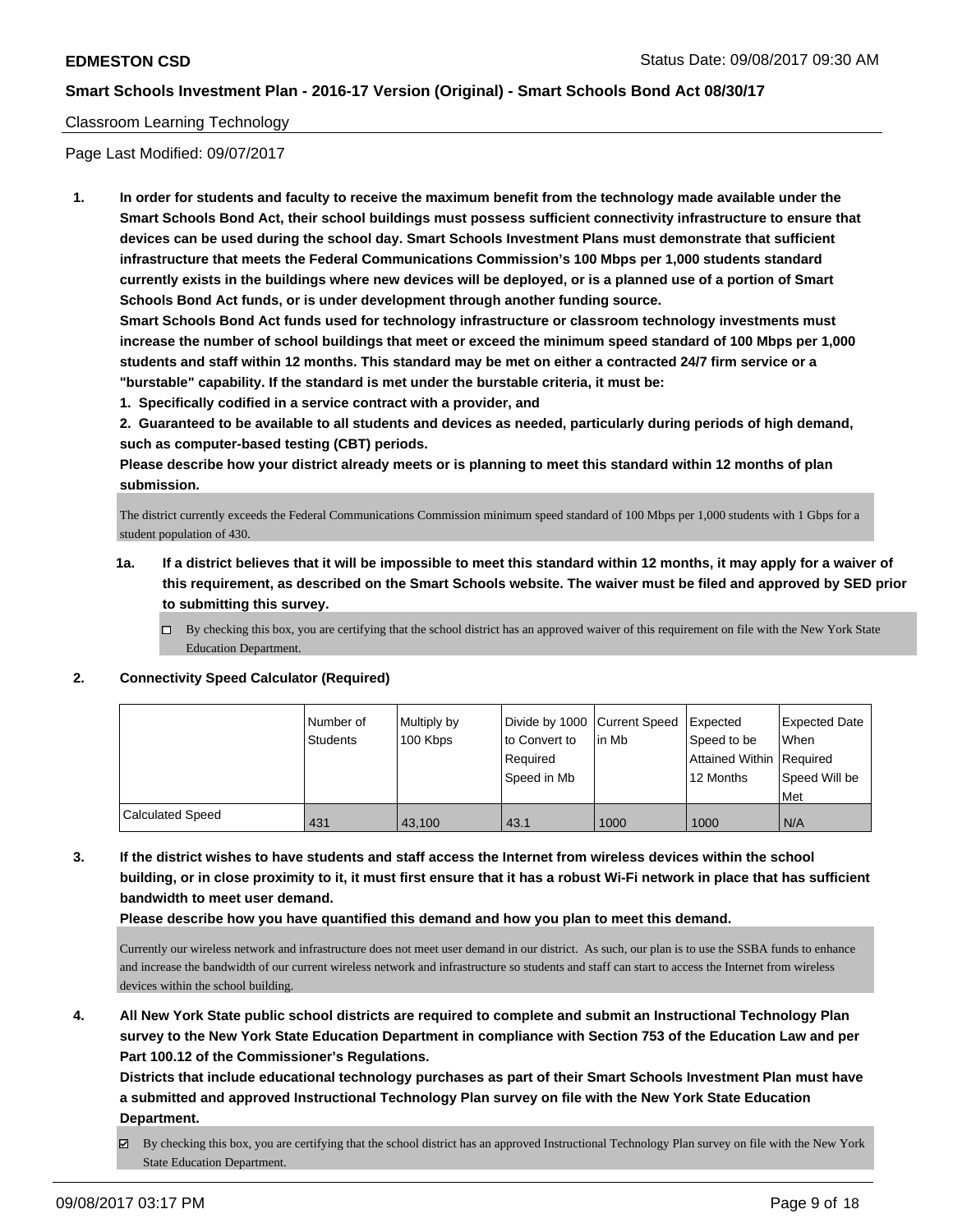## Classroom Learning Technology

Page Last Modified: 09/07/2017

**5. Describe the devices you intend to purchase and their compatibility with existing or planned platforms or systems. Specifically address the adequacy of each facility's electrical, HVAC and other infrastructure necessary to install and support the operation of the planned technology.**

Our district is going to upgrade our aging Smartboards with Interactive Flat Panel Boards. These boards are compatible with our existing infrastructure. Replace of several Smartboard/Projector Systems will be included in the Smart Investment Plan. Out dated Smartboard/Projector Systems will be replaced by with Interactive Flat Panel Boards. These screens will be able to easily connect to our network.

- **6. Describe how the proposed technology purchases will:**
	- **> enhance differentiated instruction;**
	- **> expand student learning inside and outside the classroom;**
	- **> benefit students with disabilities and English language learners; and**
	- **> contribute to the reduction of other learning gaps that have been identified within the district.**

**The expectation is that districts will place a priority on addressing the needs of students who struggle to succeed in a rigorous curriculum. Responses in this section should specifically address this concern and align with the district's Instructional Technology Plan (in particular Question 2 of E. Curriculum and Instruction: "Does the district's instructional technology plan address the needs of students with disabilities to ensure equitable access to instruction, materials and assessments?" and Question 3 of the same section: "Does the district's instructional technology plan address the provision of assistive technology specifically for students with disabilities to ensure access to and participation in the general curriculum?"**

Replacement of Smartboards/Projectors will enhance the learning experience in classrooms for all students. Improved and advanced audio and visual technology will allow all students to see and hear classroom material with improved clarity. Additionally, classroom teachers will use this resource in whole group and small group instruction to meet the needs of all students; this technology will be essential in enriching our advanced students as well as offering re-teaching and scaffolding opportunities to meet the needs of students with Individual Educational Plans. Overall, the proposed technology purchases will provide many opportunities for differentiation be enabling opportunities for teachers and students to see individual and shared work through the Interactive Flat Panels and enabling hands-on participation in differentiated activities including the use of graphic organizers, self checking questions, and tactile tools. Additionally, this new technology will provide the chance to make connections with other students, classes, and professionals outside the classroom through streaming technologies. The Interactive whiteboards will provide students with special educational needs the ability to learn through a multi sensory style of teaching and this technology keeps Special Education Needs students engaged in class-room activities by scaffolding their learning through technical and pedagogical interactivity.

**7. Where appropriate, describe how the proposed technology purchases will enhance ongoing communication with parents and other stakeholders and help the district facilitate technology-based regional partnerships, including distance learning and other efforts.**

Some of our new Interactive Flat Panels will have an attached PC and be mobile. This will give our administration and teachers the ability to use these devices at community events thus increasing and enhancing our communication with the community at large as well as parents and families of our students. All stakeholders will benefit from this new technology.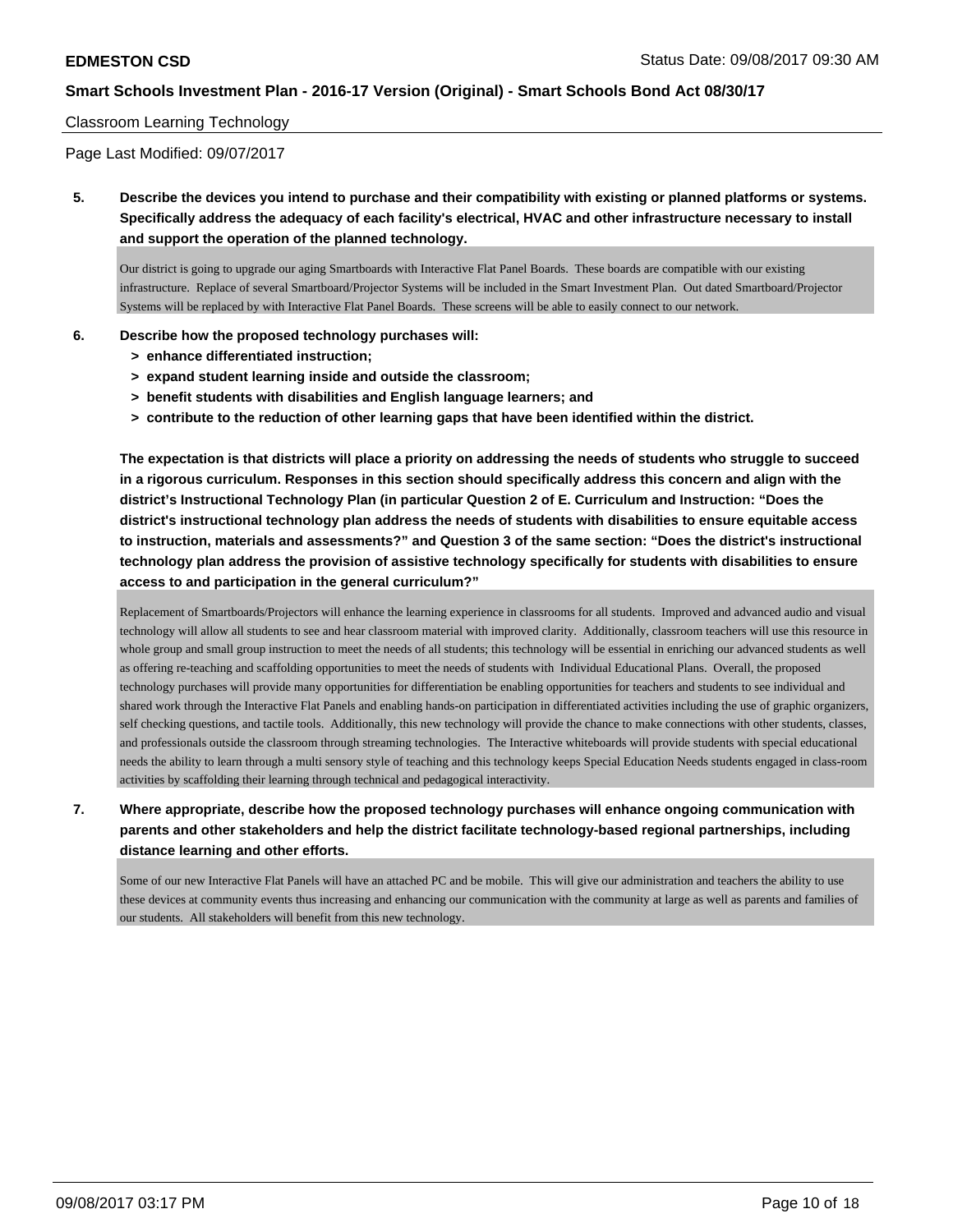#### Classroom Learning Technology

Page Last Modified: 09/07/2017

**8. Describe the district's plan to provide professional development to ensure that administrators, teachers and staff can employ the technology purchased to enhance instruction successfully.**

**Note: This response should be aligned and expanded upon in accordance with your district's response to Question 1 of F. Professional Development of your Instructional Technology Plan: "Please provide a summary of professional development offered to teachers and staff, for the time period covered by this plan, to support technology to enhance teaching and learning. Please include topics, audience and method of delivery within your summary."**

Our district provides focused, systematic professional learning opportunities to support ongoing growth of all staff and to increase student engagement and achievement. The district will continue to employ professional development through our monthly Tech Talks with ECS's technology coordinator. Professional development focuses on best practices in instructional technology as well as software which facilitates student learning and delivery of instruction. Classroom teachers have daily support for the implementation of technology available to teachers and students. The technology coordinator will lead professional development on how to use the new features of Office 365 like Forms, Yammer, and Teams while offering additional support on the use of Microsoft Excel, Word, One Drive, and One Note. Some classroom teachers have taken a lead role in using instructional technology in their own classrooms. These teachers are afforded the time and opportunity to network with other faculty and staff to expand their own understanding and to assist in the implementation of effective instructional technology use with all students in the classroom. Overall, teachers will be offered continuous professional development to support technologies such as the interactive flat panels purchased through the proposed projects. During our professional development, we will explore how to use these new technology devices as a learning center for students to further enhance and promote their math and literacy skills. Also, we will work together to find new ways to incorporate the technology into the student's learning offering more student engagement opportunities through various hands-on learning activities, group projects, and academic games. These trainings will occur in small group, whole group, and 1:1 settings and will be led by BOCES professional developers, BOCES technology specialists, ECS's technology coordinator, and teachers from our technology team. We encourage our tech savvy teachers to take a lead role in providing professional development to their peers. This is done on daily via professional time for all teachers from 2:30 – 3:00 as well as superintendent conference days (full and half) already built into our yearly calendar to provide this professional development. Teachers are able to attend workshops and/or webinars to further enhance their understanding of instructional technology, software, and/or interactive programs that will enhance instruction and facilitate student learning.

- **9. Districts must contact the SUNY/CUNY teacher preparation program that supplies the largest number of the district's new teachers to request advice on innovative uses and best practices at the intersection of pedagogy and educational technology.**
	- $\boxtimes$  By checking this box, you certify that you have contacted the SUNY/CUNY teacher preparation program that supplies the largest number of your new teachers to request advice on these issues.
	- **9a. Please enter the name of the SUNY or CUNY Institution that you contacted.**

SUNY Oneonta

**9b. Enter the primary Institution phone number.**

607-436-3500

**9c. Enter the name of the contact person with whom you consulted and/or will be collaborating with on innovative uses of technology and best practices.**

Elaine Lawrence

**10. A district whose Smart Schools Investment Plan proposes the purchase of technology devices and other hardware must account for nonpublic schools in the district.**

#### **Are there nonpublic schools within your school district?**

Yes

 $\boxtimes$  No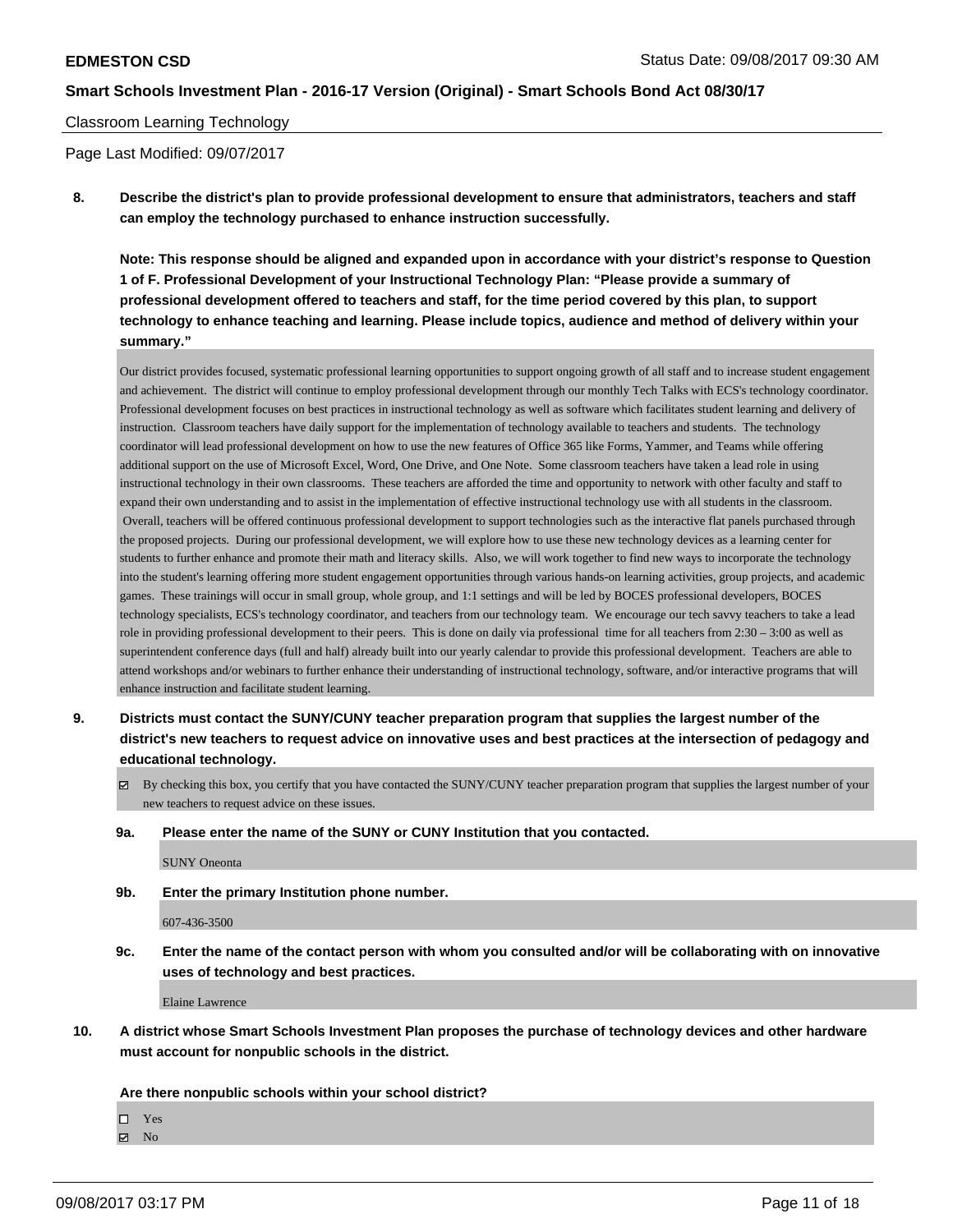## Classroom Learning Technology

Page Last Modified: 09/07/2017

## **11. Nonpublic Classroom Technology Loan Calculator**

**The Smart Schools Bond Act provides that any Classroom Learning Technology purchases made using Smart Schools funds shall be lent, upon request, to nonpublic schools in the district. However, no school district shall be required to loan technology in amounts greater than the total obtained and spent on technology pursuant to the Smart Schools Bond Act and the value of such loan may not exceed the total of \$250 multiplied by the nonpublic school enrollment in the base year at the time of enactment.**

**See:**

**http://www.p12.nysed.gov/mgtserv/smart\_schools/docs/Smart\_Schools\_Bond\_Act\_Guidance\_04.27.15\_Final.pdf.**

|                                       | 1. Classroom<br>Technology<br>Sub-allocation | 2. Public<br>l Enrollment<br>$(2014-15)$ | 3. Nonpublic<br>Enrollment<br>$(2014-15)$ | l 4. Sum of<br>Public and<br>l Nonpublic<br>l Enrollment | 15. Total Per<br>Pupil Sub-<br>lallocation | 6. Total<br>Nonpublic Loan  <br>Amount                                                        |
|---------------------------------------|----------------------------------------------|------------------------------------------|-------------------------------------------|----------------------------------------------------------|--------------------------------------------|-----------------------------------------------------------------------------------------------|
| Calculated Nonpublic Loan<br>l Amount |                                              |                                          |                                           |                                                          |                                            | (No Response)   (No Response)   (No Response)   (No Response)   (No Response)   (No Response) |

**12. To ensure the sustainability of technology purchases made with Smart Schools funds, districts must demonstrate a long-term plan to maintain and replace technology purchases supported by Smart Schools Bond Act funds. This sustainability plan shall demonstrate a district's capacity to support recurring costs of use that are ineligible for Smart Schools Bond Act funding such as device maintenance, technical support, Internet and wireless fees, maintenance of hotspots, staff professional development, building maintenance and the replacement of incidental items. Further, such a sustainability plan shall include a long-term plan for the replacement of purchased devices and equipment at the end of their useful life with other funding sources.**

 $\boxtimes$  By checking this box, you certify that the district has a sustainability plan as described above.

**13. Districts must ensure that devices purchased with Smart Schools Bond funds will be distributed, prepared for use, maintained and supported appropriately. Districts must maintain detailed device inventories in accordance with generally accepted accounting principles.**

By checking this box, you certify that the district has a distribution and inventory management plan and system in place.

**14. If you are submitting an allocation for Classroom Learning Technology complete this table. Note that the calculated Total at the bottom of the table must equal the Total allocation for this category that you entered in the SSIP Overview overall budget.**

|                         | Sub-Allocation |
|-------------------------|----------------|
| Interactive Whiteboards | 65,000         |
| Computer Servers        | (No Response)  |
| Desktop Computers       | (No Response)  |
| Laptop Computers        | (No Response)  |
| <b>Tablet Computers</b> | (No Response)  |
| <b>Other Costs</b>      | (No Response)  |
| Totals:                 | 65,000         |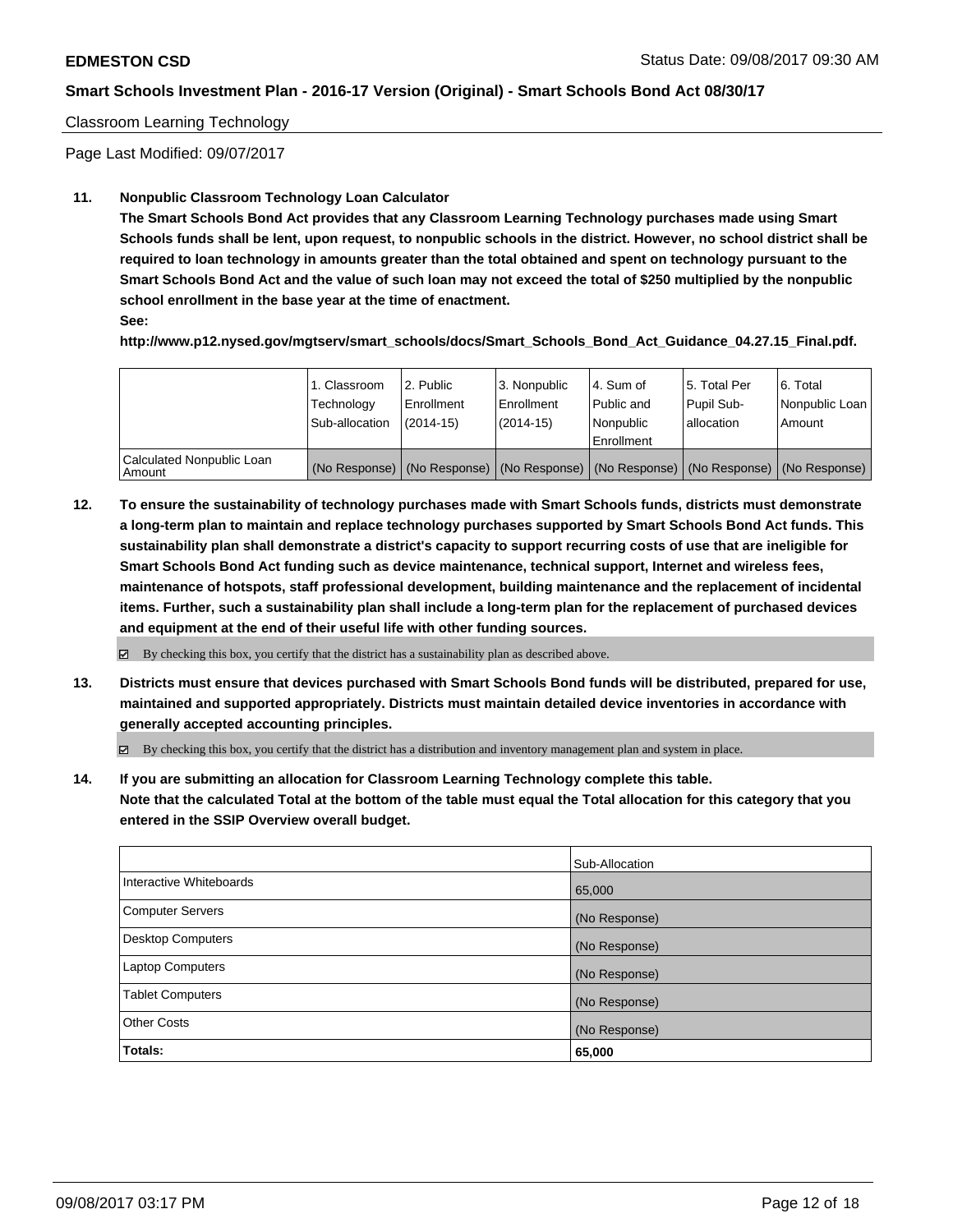### Classroom Learning Technology

Page Last Modified: 09/07/2017

**15. Please detail the type, quantity, per unit cost and total cost of the eligible items under each sub-category. This is especially important for any expenditures listed under the "Other" category. All expenditures must be capital-bond eligible to be reimbursed through the SSBA. If you have any questions, please contact us directly through smartschools@nysed.gov.**

**Please specify in the "Item to be Purchased" field which specific expenditures and items are planned to meet the district's nonpublic loan requirement, if applicable.**

**NOTE: Wireless Access Points that will be loaned/purchased for nonpublic schools should ONLY be included in this category, not under School Connectivity, where public school districts would list them. Add rows under each sub-category for additional items, as needed.**

| Select the allowable expenditure | I Item to be Purchased                | Quantity | Cost per Item | <b>Total Cost</b> |
|----------------------------------|---------------------------------------|----------|---------------|-------------------|
| type.                            |                                       |          |               |                   |
| Repeat to add another item under |                                       |          |               |                   |
| each type.                       |                                       |          |               |                   |
| Interactive Whiteboards          | 70 inch Interactive Flat Panel Boards | 10       | 6.500         | 65.000            |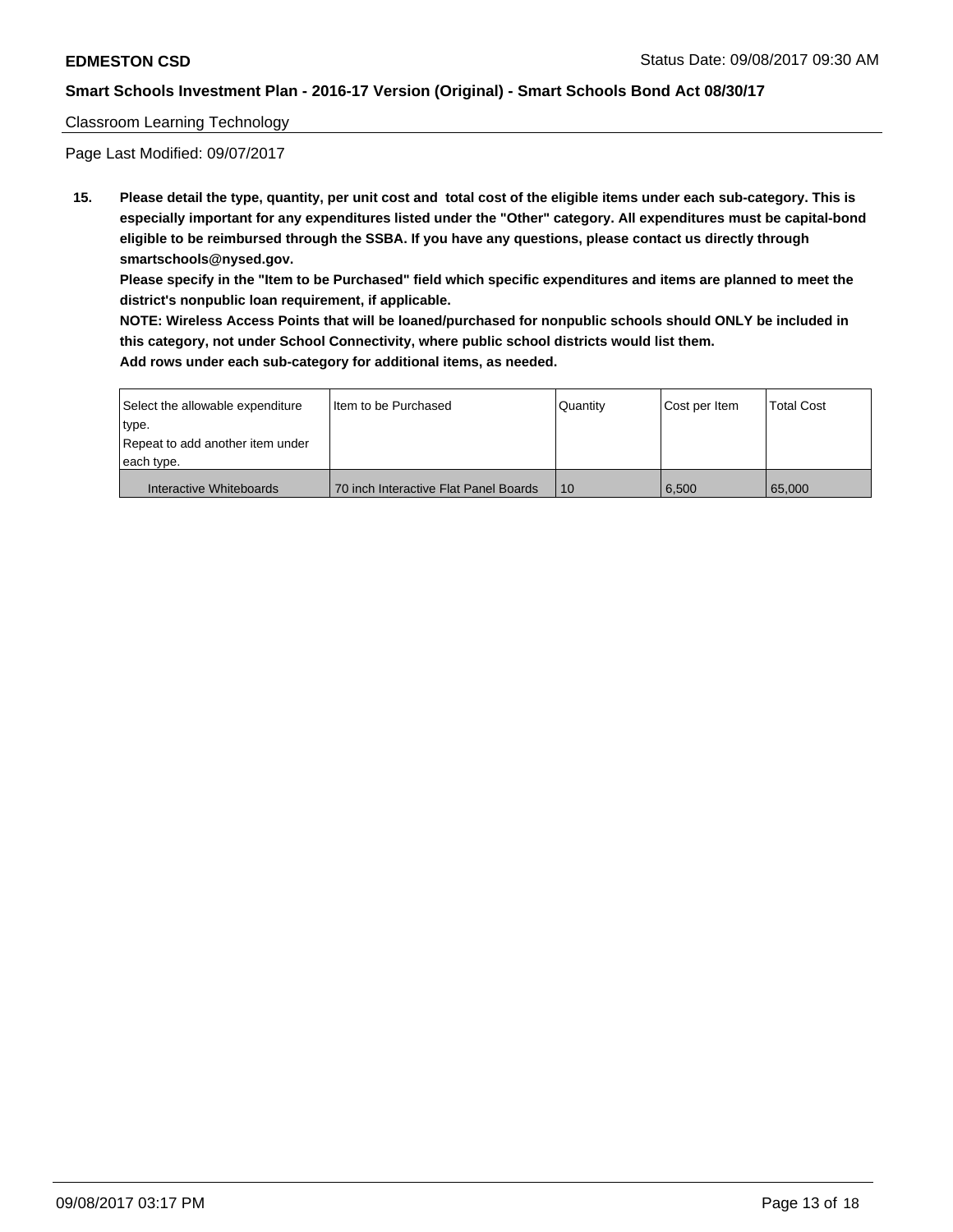#### Pre-Kindergarten Classrooms

Page Last Modified: 09/07/2017

**1. Provide information regarding how and where the district is currently serving pre-kindergarten students and justify the need for additional space with enrollment projections over 3 years.**

(No Response)

- **2. Describe the district's plan to construct, enhance or modernize education facilities to accommodate prekindergarten programs. Such plans must include:**
	- **Specific descriptions of what the district intends to do to each space;**
	- **An affirmation that pre-kindergarten classrooms will contain a minimum of 900 square feet per classroom;**
	- **The number of classrooms involved;**
	- **The approximate construction costs per classroom; and**

**- Confirmation that the space is district-owned or has a long-term lease that exceeds the probable useful life of the improvements.**

(No Response)

**3. Smart Schools Bond Act funds may only be used for capital construction costs. Describe the type and amount of additional funds that will be required to support ineligible ongoing costs (e.g. instruction, supplies) associated with any additional pre-kindergarten classrooms that the district plans to add.**

(No Response)

**4. All plans and specifications for the erection, repair, enlargement or remodeling of school buildings in any public school district in the State must be reviewed and approved by the Commissioner. Districts that plan capital projects using their Smart Schools Bond Act funds will undergo a Preliminary Review Process by the Office of Facilities Planning.**

**Please indicate on a separate row each project number given to you by the Office of Facilities Planning.**

| Project Number |  |
|----------------|--|
| (No Response)  |  |

**5. If you have made an allocation for Pre-Kindergarten Classrooms, complete this table.**

**Note that the calculated Total at the bottom of the table must equal the Total allocation for this category that you entered in the SSIP Overview overall budget.**

|                                          | Sub-Allocation |
|------------------------------------------|----------------|
| Construct Pre-K Classrooms               | (No Response)  |
| Enhance/Modernize Educational Facilities | (No Response)  |
| <b>Other Costs</b>                       | (No Response)  |
| <b>Totals:</b>                           | 0              |

**6. Please detail the type, quantity, per unit cost and total cost of the eligible items under each sub-category. This is especially important for any expenditures listed under the "Other" category. All expenditures must be capital-bond eligible to be reimbursed through the SSBA. If you have any questions, please contact us directly through smartschools@nysed.gov.**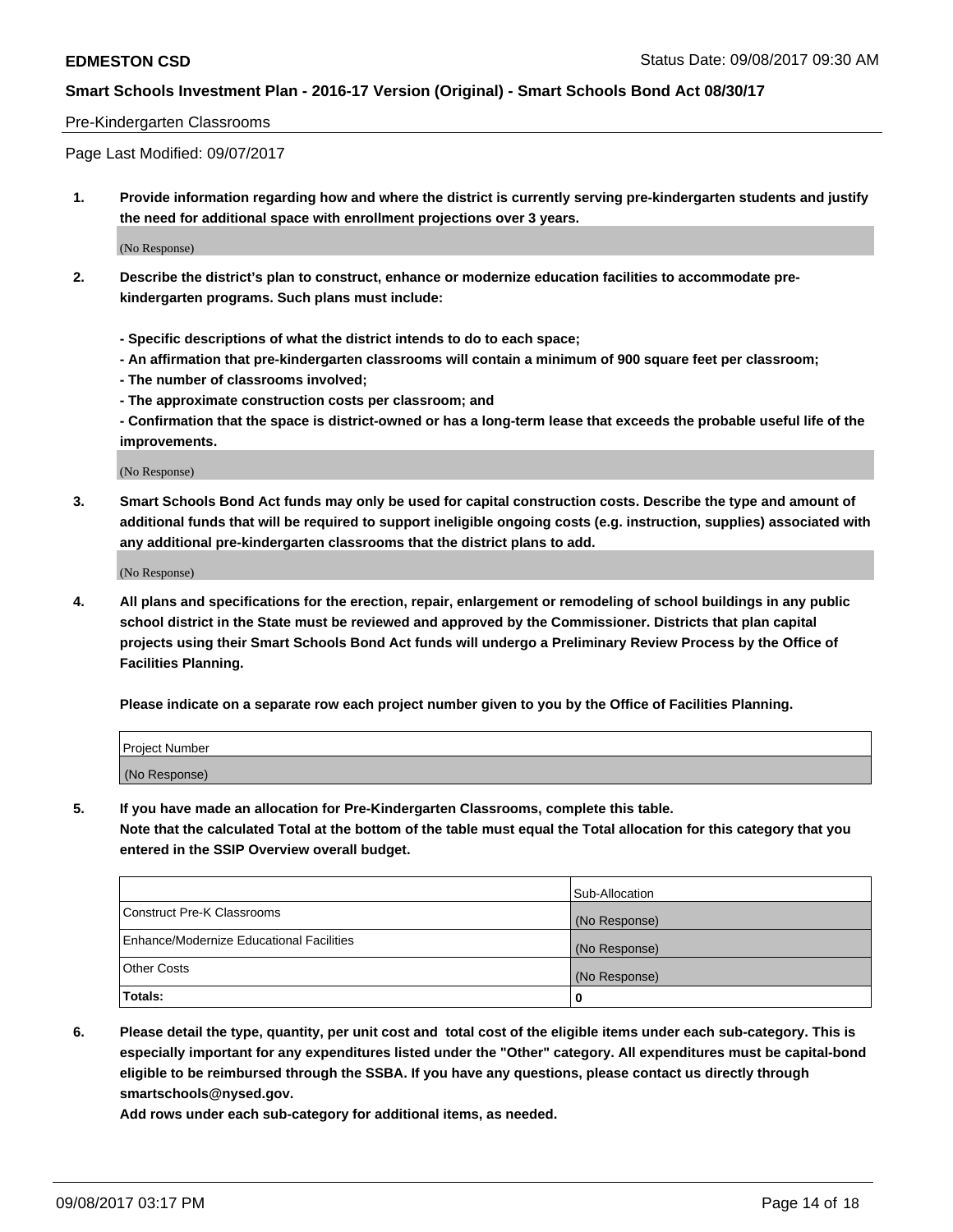# Pre-Kindergarten Classrooms

| Select the allowable expenditure | Item to be purchased | Quantity      | Cost per Item | <b>Total Cost</b> |
|----------------------------------|----------------------|---------------|---------------|-------------------|
| type.                            |                      |               |               |                   |
| Repeat to add another item under |                      |               |               |                   |
| each type.                       |                      |               |               |                   |
| (No Response)                    | (No Response)        | (No Response) | (No Response) | (No Response)     |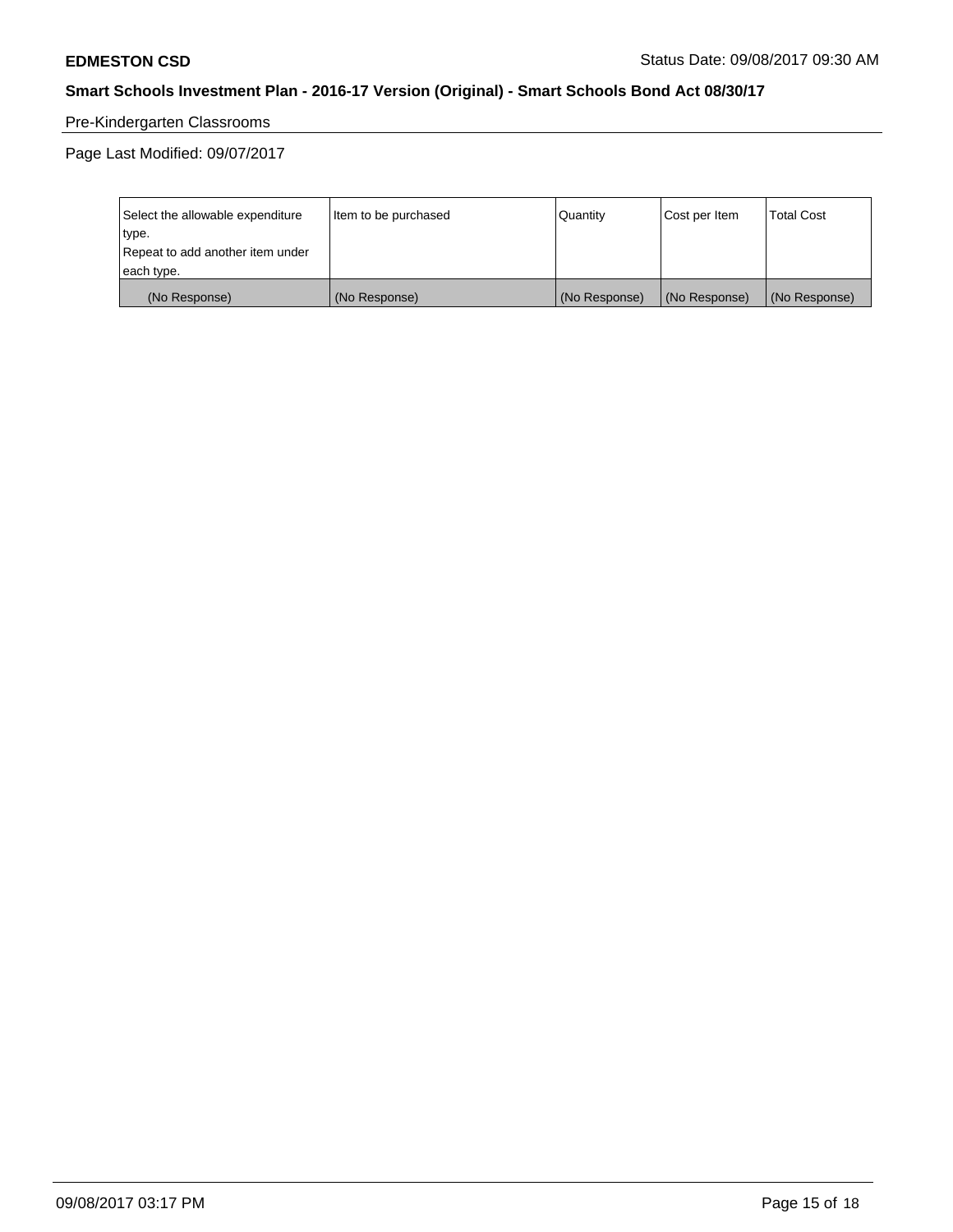#### Replace Transportable Classrooms

Page Last Modified: 09/07/2017

**1. Describe the district's plan to construct, enhance or modernize education facilities to provide high-quality instructional space by replacing transportable classrooms.**

(No Response)

**2. All plans and specifications for the erection, repair, enlargement or remodeling of school buildings in any public school district in the State must be reviewed and approved by the Commissioner. Districts that plan capital projects using their Smart Schools Bond Act funds will undergo a Preliminary Review Process by the Office of Facilities Planning.**

**Please indicate on a separate row each project number given to you by the Office of Facilities Planning.**

| <b>Project Number</b> |  |
|-----------------------|--|
| (No Response)         |  |

**3. For large projects that seek to blend Smart Schools Bond Act dollars with other funds, please note that Smart Schools Bond Act funds can be allocated on a pro rata basis depending on the number of new classrooms built that directly replace transportable classroom units.**

**If a district seeks to blend Smart Schools Bond Act dollars with other funds describe below what other funds are being used and what portion of the money will be Smart Schools Bond Act funds.**

(No Response)

**4. If you have made an allocation for Replace Transportable Classrooms, complete this table. Note that the calculated Total at the bottom of the table must equal the Total allocation for this category that you entered in the SSIP Overview overall budget.**

|                                                | Sub-Allocation |
|------------------------------------------------|----------------|
| Construct New Instructional Space              | (No Response)  |
| Enhance/Modernize Existing Instructional Space | (No Response)  |
| <b>Other Costs</b>                             | (No Response)  |
| Totals:                                        | 0              |

**5. Please detail the type, quantity, per unit cost and total cost of the eligible items under each sub-category. This is especially important for any expenditures listed under the "Other" category. All expenditures must be capital-bond eligible to be reimbursed through the SSBA. If you have any questions, please contact us directly through smartschools@nysed.gov.**

| Select the allowable expenditure | Item to be purchased | Quantity      | Cost per Item | <b>Total Cost</b> |
|----------------------------------|----------------------|---------------|---------------|-------------------|
| type.                            |                      |               |               |                   |
| Repeat to add another item under |                      |               |               |                   |
| each type.                       |                      |               |               |                   |
| (No Response)                    | (No Response)        | (No Response) | (No Response) | (No Response)     |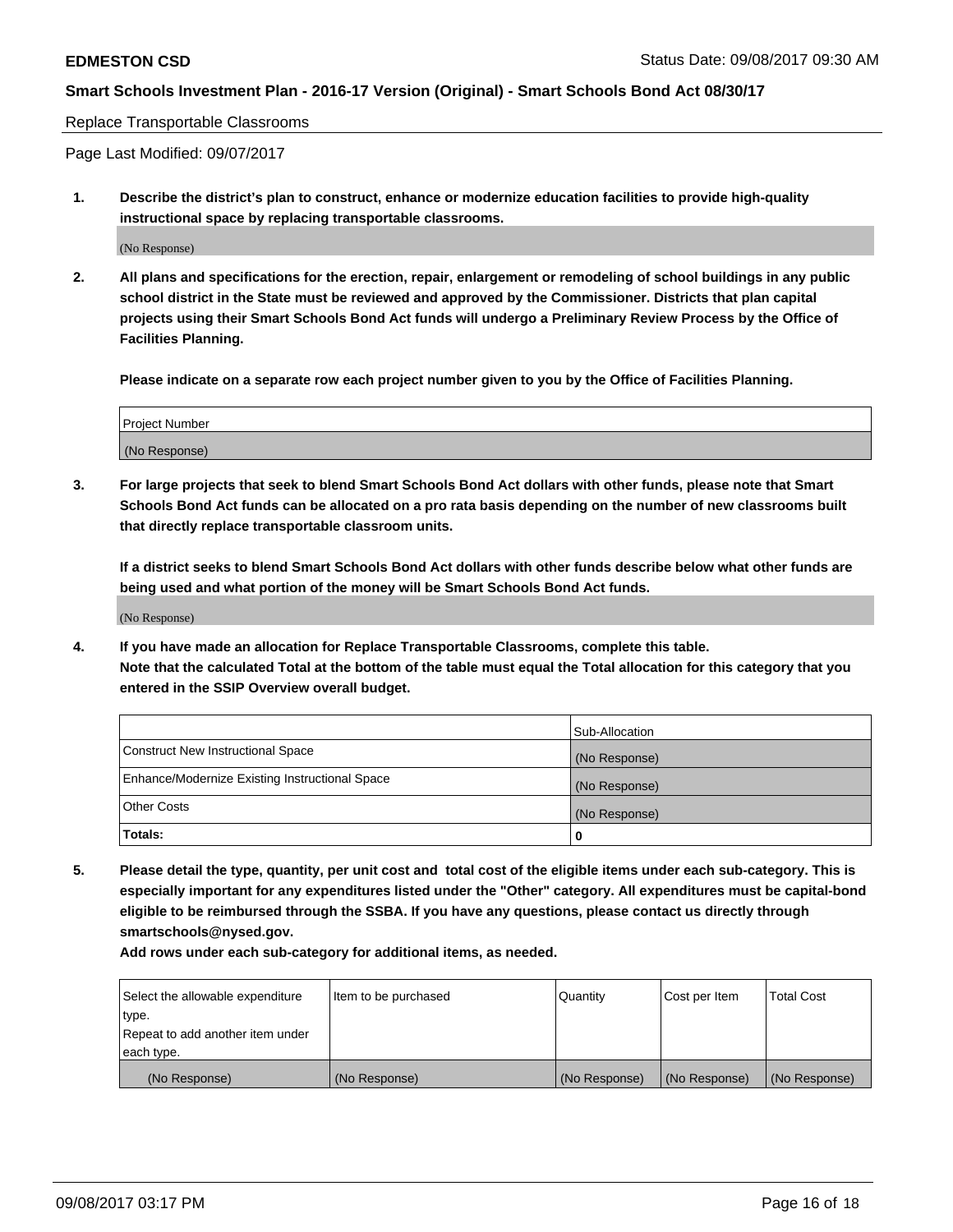#### High-Tech Security Features

Page Last Modified: 09/07/2017

## **1. Describe how you intend to use Smart Schools Bond Act funds to install high-tech security features in school buildings and on school campuses.**

Our district will use the Smart Schools Bond Act monies to improve high-tech security features of our K-12 school building in many ways. We will add 11 exterior and 28 interior cameras as well as adding the camera conductors and network while upgrading the NVR. The funds will be used to install contacts on exterior doors; this will send an alert when a secure entrance has been breached. The funds will also be used for the replacement of classroom doors; the new doors will have a reduced size vision lites which will limit the visibility and possibility of forced entry into the classroom.

**2. All plans and specifications for the erection, repair, enlargement or remodeling of school buildings in any public school district in the State must be reviewed and approved by the Commissioner. Districts that plan capital projects using their Smart Schools Bond Act funds will undergo a Preliminary Review Process by the Office of Facilities Planning.** 

**Please indicate on a separate row each project number given to you by the Office of Facilities Planning.**

| Project Number        |  |
|-----------------------|--|
| 47-05-01-04-7-999-001 |  |

#### **3. Was your project deemed eligible for streamlined Review?**

- Yes
- $\boxtimes$  No
- **4. Include the name and license number of the architect or engineer of record.**

| Name                  | License Number |
|-----------------------|----------------|
| King & King Architecs | 15925          |

**5. If you have made an allocation for High-Tech Security Features, complete this table.**

**Note that the calculated Total at the bottom of the table must equal the Total allocation for this category that you entered in the SSIP Overview overall budget.**

|                                                      | Sub-Allocation |
|------------------------------------------------------|----------------|
| Capital-Intensive Security Project (Standard Review) | (No Response)  |
| <b>Electronic Security System</b>                    | 129,000        |
| <b>Entry Control System</b>                          | 5,070          |
| Approved Door Hardening Project                      | 44,280         |
| <b>Other Costs</b>                                   | (No Response)  |
| Totals:                                              | 178,350        |

**6. Please detail the type, quantity, per unit cost and total cost of the eligible items under each sub-category. This is especially important for any expenditures listed under the "Other" category. All expenditures must be capital-bond eligible to be reimbursed through the SSBA. If you have any questions, please contact us directly through smartschools@nysed.gov.**